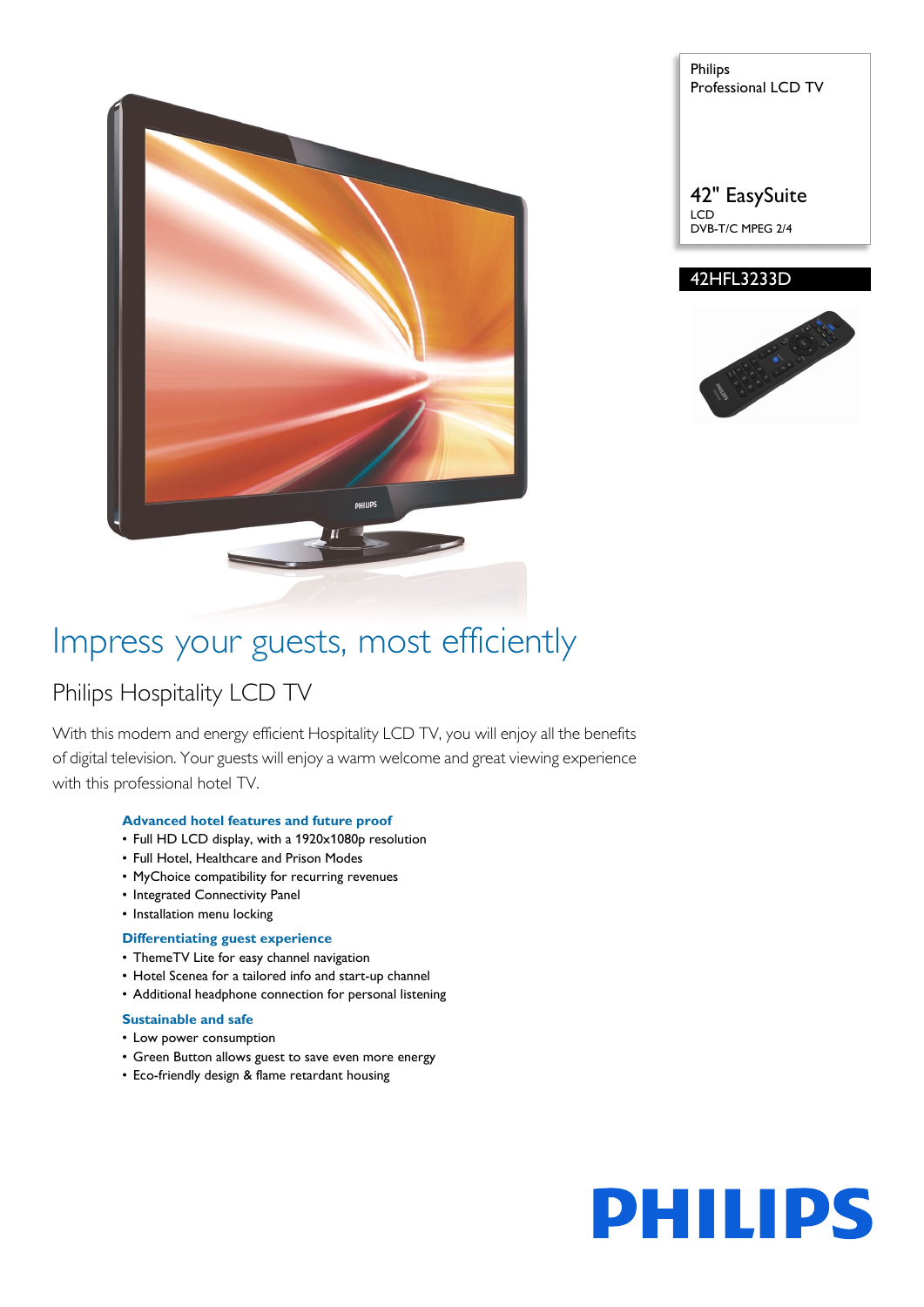# 42HFL3233D/10

# **Highlights**

## **Full HD LCD display 1920x1080p**



The Full HD screen has the widescreen resolution of  $1920 \times 1080$ <sub>p</sub>. This is the highest resolution of HD sources for the best possible picture quality. It is fully future proof as it supports 1080p signals from all sources, including the most recent like Blu-ray and advanced HD game consoles. The signal processing is extensively upgraded to support this much higher signal quality and resolution. It produces brilliant flicker-free progressive scan pictures with superb brightness and colors.

#### **MyChoice compatible**



MyChoice offers a simple and low-cost way to offer your guests premium TV channels. At the same time it delivers an additional revenue stream which allows you to recover your initial TV investment.

### **ThemeTV Lite**

ThemeTV Lite offers an easy user interface that gives your guests the opportunity to navigate in the guest menu to find their own country channels, news and hotel information easily without the need of an interactive entertainment system.

#### **Hotel Scenea**

Hotel Scenea allows you to select and store image on the TV which can be displayed as start-up or info channel.

#### **Integrated Connectivity Panel**

The Integrated Connectivity Panel allows your guests to seamlessly connect their personal devices to your TV without the need of any external Connectivity Panel.

#### **Green Button**

With the Green Button guests have the possibility to save even more energy on the TV by opting for a higher backlight dimming or by switching off the screen when listening to radio. Another way to reduce a hotel's operating cost while involving guests directly.

### **Eco-friendly design**

Sustainability is integral to the way Philips does business. Philips TVs are designed and produced according to our EcoDesign principles aimed at minimizing overall environmental impact, through lower power consumption, removal of hazardous substances, lower weight, more efficient packaging and better recyclability. Philips TVs also have a special housing of flame retardant material. Independent tests carried out by emergency fire services have shown that whereas TVs can sometimes intensify fires caused by external sources, Philips TVs will not contribute to the fire.